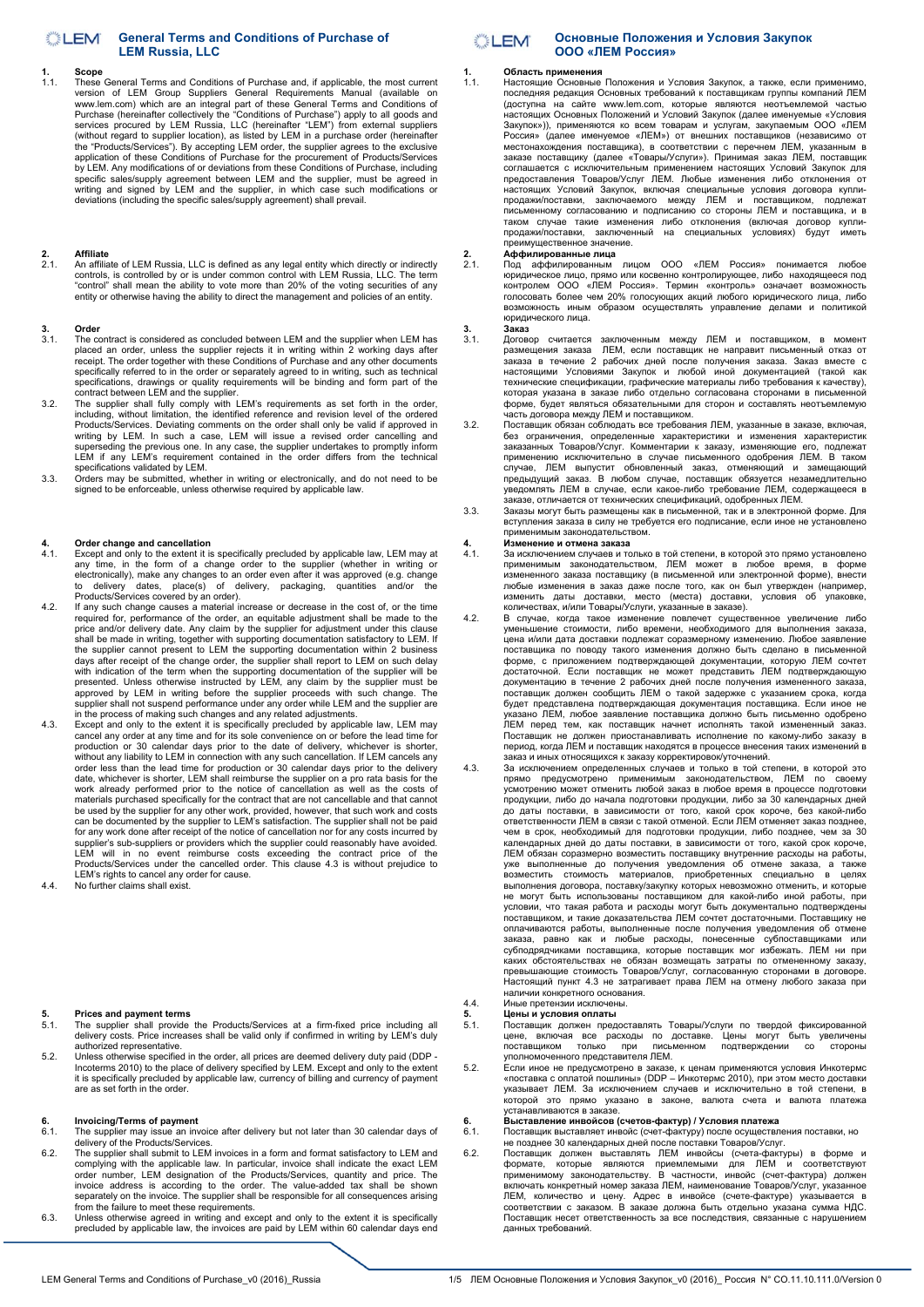## **General Terms and Conditions of Purchase of**  LEM **LEM Russia, LLC**

of month after receipt of correctly issued invoices. Payments shall in no event be construed as an acceptance of the Products/Services nor a waiver of notices of defects by LEM.

- 6.4. LEM reserves the right of set-off and the right of retention to the extent permitted by applicable law.
- 6.5. The supplier is not allowed to withhold any delivery in case of late payment of LEM. Right for the supplier to terminate the contract for material breach is reserved.

- **7. Place of delivery and passing of risk and ownership**  7.1. Unless otherwise specified in the order, deliveries shall be DDP (Incoterms 2010) to the place of delivery specified by LEM on the order or LEM's place of business if no other
- place of delivery has been specified.<br>T.2. Each delivery shall include a detailed delivery note listing the order details, order<br>number, order date and LEM buyer name, with clear and correct description of<br>INTRASTAT codes
- documents, accompany the delivery. 7.3. The supplier will be responsible for any damage causes by wrong, missing or
- insufficient documentation. Wrong, missing or insufficient documentation may delay<br>payment, except and only to the extent it is specifically precluded by applicable law.<br>7.4. Unless otherwise agreed in writing, ownership o

## **8. Packaging**

- Packaging<br>Backaging must be secure and adequate for preventing damage during storage transport and shipment. The Supplier must comply with any special labeling and<br>packaging instructions given by LEM at no further cost, respectively additional costs<br>may be imposed by the supplier only with LEM's prior writ
- 8.2. The supplier shall ensure that the packaging complies with the applicable environmental regulations.

- 9. Delivery dates, delay<br>9.1. Delivery dates and quantities specified in the order are binding. Delivery date shall be<br>understood as the date of delivery of the Products/Services at the agreed place of<br>delivery in accordan
- 
- 9.2. Partial deliveries and early deliveries are not permitted, unless otherwise agreed.<br>9.3. If the supplier anticipates that he will not be able to deliver the Products/Services at the<br>delivery date, the supplier shall f expected duration of the delay.
- 9.4. In case of early, delayed or partial delivery, the supplier shall be immediately deemed to be in default without notice. 9.5. Acceptance of an early, delayed or partial delivery shall not be deemed a waiver of the
- rights that LEM is entitled to as a result of supplier's deviation from the binding delivery
- dates. 9.6. In the event of delay, LEM reserves the right to claim a penalty amounting to 0.1% of the contract price per complete or incomplete day of delay, but not exceeding 10% of the open amount of the order in total. The penalty shall not relieve the supplier from its obligations under the contract. LEM reserves the right to assert any further legal claims, including the right to claim damages and/or terminate the contract.

# **10.** Performance<br>10.1. The supplier

- 10.1. The supplier undertakes to perform the contract with all due diligence and efficiency, in a competent and workmanlike manner and in compliance with the generally accepted best practice of the industry.
- 10.2. The supplier agrees that it will comply with all applicable laws, standards, rules, regulations and requirements of the jurisdiction where the Products/Services are manufactured, stored, shipped, used and sold.
- 10.3. In case of Products/Services procured by LEM for the need of manufacture of its own<br>products, the supplier shall use an appropriate and documented quality management<br>system to ensure at all times traceability of the the Products as well as conformity of the Products/Services with the agreed<br>specifications and quality standards. The supplier shall not substitute or modify the<br>Products/Services nor any materials in the Products without
- endanger or hinder the performance of the contract, including any possible quality or safety issue with the Products/Services.

## **11. Sub-suppliers and providers**

- The commissioning of sub-suppliers is subject to the prior written approval of LEM.
- 11.2. Independently of any negligence or fault, the supplier shall assume unlimited liability for its providers and sub-suppliers as for itself, even though LEM has approved them and LEM shall have no obligation and no liability whatsoever vis-à-vis the providers and subsuppliers of the supplier.
- 11.3. In no event shall any contract between the supplier and its sub-suppliers and providers contain any terms establishing the resale price of the Products/Services to LEM, except for establishing the maximum level of the resale price.

## **12. Inspection**

LEM is entitled, upon reasonable notice, at any time during the contract and for a period of 6 months thereafter, to access and inspect the facilities and records relating to the

## **Основные Положения и Условия Закупок COLLEM ООО «ЛЕМ Россия»**

- 6.3. Если иное не согласовано в письменной форме, и за исключением случаев и только в той степени, в которой это прямо предусмотрено применимым законодательством, инвойсы (счета-фактуры) оплачиваются ЛЕМ в течение 60<br>календарных дней после окончания месяца, в котором были получены корректно<br>выставленные инвойсы (счета-фактуры). Осуществление платежей ни при каких условиях не должно быть истолковано как принятие Товаров/Услуг, либо отказ ЛЕМ от предъявления претензий по недостаткам товара.
- 6.4. ЛЕМ оставляет за собой право взаимного зачета и право удержания в той степени, в которой это предусмотрено применимым законодательством.
- 6.5. Поставщик не имеет права задерживать какую-либо поставку в случае несвоевременного платежа ЛЕМ. За поставщиком сохраняется право на расторжение договора в случае его существенного нарушения. **7. Пункт доставки, момент перехода рисков и права собственности**
- 7.1. Если иное не установлено в заказе, поставки осуществляются на условиях DDP (Инкотермс 2010) к пункту доставки, указанному ЛЕМ в заказе, либо по месту осуществления коммерческой деятельности ЛЕМ, если иной пункт доставки не был указан.
- 7.2. Каждая поставка должна сопровождаться детализированной транспортной накладной, содержащей детали заказа, номер заказа, дату заказа, информацию о контактном лице ЛЕМ, размещающем заказ, с точным указанием кодов ИНТРАСТАТ (когда это применимо). Поставщик должен удостовериться, что к<br>поставленной партии товара прилагаются все специальные документы,<br>необходимые в соответствии с законом, такие как сертификат безопасности<br>проду Поставщик несет ответственность за любой ущерб, возникший в связи с недостоверностью, отсутствием или недостаточностью документов.<br>Недостоверная,отсутствующая или недостаточная документация может служить<br>основанием для задержки платежа, за исключением определенных служелв<br>только в той сте законодательством.
- 7.3. Поставщик несет ответственность за любой ущерб, возникший в связи с недостоверностью, отсутствием или недостаточностью документов. Недостоверная, отсутствующая или недостаточная документация может служить основанием для задержки платежа, за исключением определенных случаев и только в той степени, в которой это прямо предусмотрено применимым законодательством.
- 7.4. Если иное не согласовано в письменной форме, право собственности на Товары/Услуги переходит к ЛЕМ с момента их поставки в пункт доставки.

## **8. Упаковка**

- 8.1. Упаковка должна быть надежной и предотвращающей повреждения во время хранения, транспортировки и отгрузки. Поставщик должен исполнять специальные инструкции ЛЕМ по маркировке и упаковке без каких-либо дополнительных затрат.<br>Соответственно, дополнительные затраты могут быть понесены поставщиком<br>только с предварительного письменного согласия ЛЕМ.
- 8.2. Поставщик должен обеспечить соответствие упаковки применимым требованиям законодательства о защите окружающей среды.

- **9. Даты поставки, просрочка поставки**<br>9.1. Обязательными условиями заказа являются дата поставки и количество<br>Товаров/Услуг, указанных в заказе. Датой поставки является дата поставки<br>Товаров/Услуг в согласованное сторон настоящих Условий Закупок.
- 9.2. Не допускаются частичные и преждевременные поставки, если иное не согласовано сторонами.
- 9.3. Если поставщик предвидит, что он не сможет осуществить поставку Товаров/Услуг в дату поставки, поставщик должен незамедлительно уведомить ЛЕМ в письменной форме о причинах и об ожидаемой продолжительности просрочки поставки.
- 9.4. В случае преждевременной поставки, просрочки поставки или частичной поставки, поставщик будет нести ответственность за нарушение своих обязательств без какого-либо дополнительного уведомления.
- 9.5. Принятие преждевременной, просроченной или частичной поставки не может считаться отказом от прав, которые предоставляются ЛЕМ в результате невыполнения поставщиком обязательства о датах поставки. 9.6. В случае просрочки поставки, ЛЕМ оставляет за собой право требования
- неустойки в размере 0,1% от цены договора за каждый полный или неполный день просрочки, но не превышающей 10% от общей суммы заказа. Неустойка не освобождает поставщика от обязательств по договору. ЛЕМ оставляет за собой право на предъявление иных требований юридического характера, включая требование возмещения убытков и/или расторжения договора.

# **10. Порядок исполнения**

- 10.1. Поставщик обязуется исполнять договор с должной осмотрительностью и эффективностью, компетентно, квалифицированно и в соответствии с поставщик обязустся исполнять договор с<br>эффективностью, компетентно, квалифиц<br>общепринятой передовой практикой в отрасли.
- 10.2. Поставщик обязуется соблюдать все применимое законодательство, стандарты, нормы, правила, положения и требования согласно юрисдикции той территории, где произведены, хранятся, используются, либо куда отгружены и проданы Товары/Услуги.
- 10.3. В случае если ЛЕМ закупает Товары/Услуги в целях производства собственной продукции, поставщик должен использовать надлежащую документально оформленную систему управления качеством, эффективность которой документально подтверждена, с тем, чтобы обеспечить возможность в любое время отслеживать Товары/Услуги и любые материалы Товаров, равно как<br>соответствие Товаров/Услуг согласованным спецификациям и стандары/<br>качества.Поставщикне имеет права замещать или изменять Товары/Услуги или любые материалы, используемые в производстве Товаров без предварительного письменного согласия ЛЕМ. В случае, если поставщику потребуется изменить производственную площадку, дизайн продукта, процесс производства или контроля, поставщик должен получить предварительное письменное согласие ЛЕМ на такое изменение.
- 10.4. Поставщик должен незамедлительно извещать ЛЕМ в письменной форме обо всех обстоятельствах, которые могут ставить под угрозу или препятствовать исполнению договора, включая любые возможные вопросы, связанные с качеством или безопасностью Товаров/Услуг.

## **11. Субпоставщики и субподрядчики**

- 11.1. Привлечение субпоставщиков должно быть предварительно одобрено ЛЕМ в письменной форме.
- **11.2.** Поставщик в полном объеме несет ответственность за действия субподрядчиков и субпоставщиков, независимо от того, были эти действия совершены умышленно<br>или по неосторожности. При этом, несмотря на то, что ЛЕМ согласовал таких<br>субпоставщиков и субподрядчиков, ЛЕМ не принимает на себя каких-либо обязательств и не несет какой-либо ответственности перед субпоставщиками и субподрядчиками поставщика. Ни при каких обстоятельствах договор между поставщиком и его

субпоставщиками и субподрядчиками не должен содержать каких-либо условий, устанавливающих цену перепродажи Товаров/Услуг ЛЕМ, за исключением установления максимального уровня цены перепродажи. **12. Инспекция**

- 
- 12.1. ЛЕМ имеет право, при обоснованном уведомлении, в любое время в течение срока действия договора и в течение 6 месяцев после истечения срока действия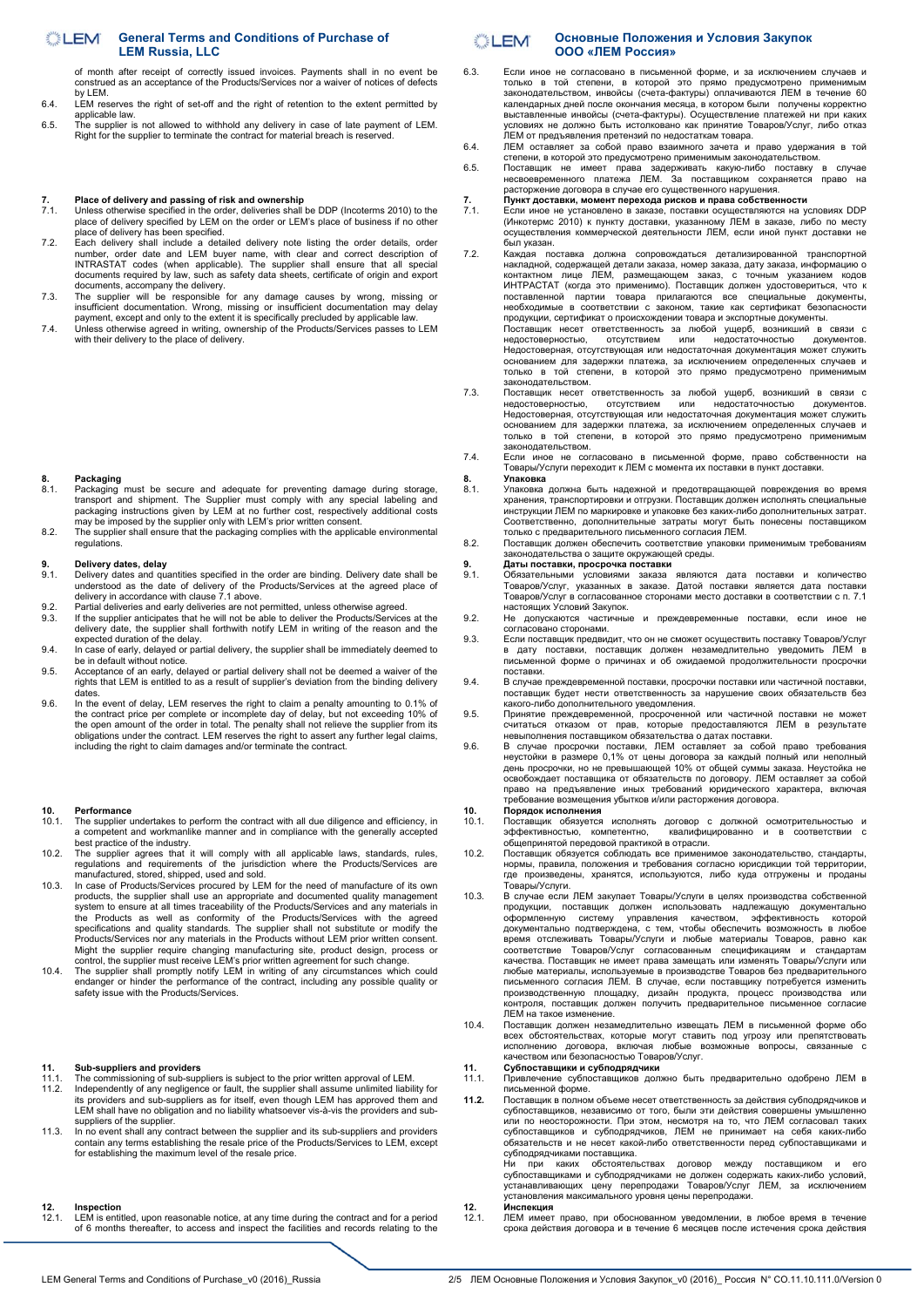## **General Terms and Conditions of Purchase of**  LEM **LEM Russia, LLC**

design, manufacture, testing, storage and/or delivery of the Products/Services, including, without limitation, the manufacturing and quality control, testing operations and compliance procedures relating to the Products/Services in order to ensure that the<br>supplier fully complies with the contract and generally accepted standards. The<br>inspection may be carried out by LEM's representatives shall perform such inspection in the way that the inspection does not lead to reduction or stoppage of manufacturing and/or other usual business activity of supplier. The supplier shall allow LEM's representatives and/or LEM's customers the appropriate right<br>of access to the premises, facilities, equipment, personnel, books and records of the<br>supplier, providers and sub-suppliers. The suppl

12.2. Such inspection shall not relieve the supplier from its obligations under the contract.

## **13. Warranty and Remedies**

- 13.1. The supplier warrants that the Products/Services (i) have the promised characteristics, (ii) are in accordance with the agreed performance requirements and specifications, (iii) comply with the applicable laws, standards, rules, regulations and requirements where the Products/Services are manufactured, stored, shipped, used and sold, (iv) are free from defect in design, material and workmanship, (v) are free from defects of title and rights of third parties, (vi) are suitable for their intended purposes, (vii) meet the quality agreements between LEM and the supplier, if any, and (viii) are new and unused at the delivery date. Said warranties shall be in addition to any warranties of additional scope
- given by the supplier to LEM.<br>13.2. Unless otherwise agreed in writing, the warranty period shall be 36 months from the<br>date of delivery of the Products/Services or for a longer period if the supplier issues such a warranty.
- 13.3. The supplier hereby discharges LEM from its obligation to inspect the Products/Services at receipt.
- 13.4. Any notification of defects within the warranty period is deemed made in time and the supplier hereby waives the objection of delayed notification.
- 13.5. In the event of defective Products/Services, LEM may, at its option (i) require the supplier to remedy the defects at no charge, (ii) require the supplier to replace the defective Products/Services at no charge, (iii) reduce the price in proportion to the<br>defects, or (iv) terminate the contract. In any case, LEM retains the right to claim<br>damages in addition to the remedies set out above i
- 13.6. If the supplier is unable to eliminate a defect within a reasonable time since notification of the defect by LEM or in case of urgency, LEM shall be entitled to eliminate the defect
- itself or through a third party at the cost and risk of the supplier. 13.7. After the defect has been remedied or the defective Products/Services have been
- replaced, the warranty period shall commence anew. 13.8. The right to assert any further legal claims remains expressly reserved.

## **14. Product obsolescence**

- 14.1. If the supplier discontinues the production of the Products, he shall be bound to inform LEM on such decision of discontinuation in 5 working days after the decision is taken by the supplier.
- 14.2. The supplier shall allow LEM the opportunity to make a final order. Such order shall be made by LEM in reasonable term before discontinuation of production by the supplier. The reasonable term is to be determined on each particular situation for each particular product and depends on the production lead time.

## **15. Liability, Insurance**

- The supplier shall be liable to LEM and its affiliates, shareholders, directors, officers employees, agents, subcontractors, suppliers and customers (the "Indemnified Parties") for and hold such Indemnified Parties harmless from all costs and all damages, and, and hold such Indemnified Parties harmless from all costs and all damages, and shall pay any costs and damages incurred by the Indemnified Parties from and against<br>any third-party claims (including lawsuits) arising from the Products/Services provided<br>by the supplier under the contract, including but This liability includes, but is not limited to, the costs of product recall actions, the costs of dismantling, installation, testing, and transportation of defective products at (from and to) LEM's customers.
- 15.2. The supplier shall have and maintain all necessary insurance coverages with insurance carriers to the satisfaction of LEM, including, but no limited, professional liability and public liability insurance (with extend liability.

## **16. Intellectual property rights**

- 16.1. The supplier warrants that the Products/Services do not infringe any copyrights, patents, trademarks, designs or other property rights of third parties. 16.2. In addition to clause 15.1 above and independently of any fault on the part of the
- supplier, the supplier shall promptly defend the Indemnified Parties (as defined in clause 15.1) against any third-party claims based on alleged intellectual property rights infringement and pay any costs and damages incurred by the Indemnified Parties in<br>conjunction with such claims. Supplier's obligation to defend the Indemnified Parties in<br>and pay any costs and damages shall not apply if an third parties were infringed.
- 16.3. If an action for the infringement of property rights is filed, the supplier may at its own expense, at LEM's option, either reach a settlement which grants LEM the right to use<br>the Products/Services free of any liability for infringement, or replace it with a similar<br>one as agreed by LEM, or take back the Produc amount equal to the purchase price reduced taking into account the normal depreciation of the Products/Services. Failure to satisfy the above LEM's option entitles LEM to terminate the order and claim compensation for any and all costs and damages incurred. This clause 16.3 is without prejudice to LEM's rights under clause 16.2.

## **Основные Положения и Условия Закупок COLLEM ООО «ЛЕМ Россия»**

договора, иметь доступ и инспектировать производственные помещения и документы, имеющие отношение к разработке, производству, тестированию, хранению и/или поставке Товаров/Услуг, включая, но не ограничиваясь, контроль<br>производства и качества, контроль операций по тестированию и контроль<br>процедур соответствия Товаров/Услуг с тем, чтобы удостовериться, что<br>пост и/или клиентами ЛЕМ. ЛЕМ обязуется проводить такую инспекцию таким образом,<br>чтобы июснекция не привела к сокращению или остановке производства и/или<br>иной обычной экономической деятельности поставщика. Поставщик должен<br>обе производственные помещения, доступ к оборудованию, персоналу, учетным<br>книгам и документам поставщика, субподрядчиков и субпоставщиков. Поставщик<br>должен обеспечить право ЛЕМ на доступ и инспектирование субподрядчиков и<br>суб

12.2. Такая инспекция не освобождает поставщика от его обязательств по договору.

- 13. Парантии и средства правовой защиты<br>13.1. Поставщик гарантирует, что Товары/Услуги (i) обладают заявленными<br>характеристиками; (ii) соответствуют согласованным сторонами требованиям и<br>спецификациям; (iii) отвечают треб стандартов, правил, положений и требований, действующих в месте производства, хранения, отгрузки, использования и продажи Товаров/Услуг; (iv) не имеют недостатков в дизайне, материалах и качестве производства; (v) не имеют<br>юридических недостатков и не обременены правами третьих лиц; (vi) подходят<br>для соответствующих целей использования; (vii) отвечают требованиям качеству, установленным в соглашении между ЛЕМ и поставщиком, при наличии такого соглашения; и (viii) являются новыми и не были в употреблении на дату<br>доставки. Указанные гарантии являются дополнением к любым иным<br>расширенным гарантиям, предоставляемых поставщиком в отношении ЛЕМ.
- 13.2. Если иное не согласовано сторонами в письменной форме, гарантийный срок составляет 36 месяцев с даты поставки Товаров/Услуг, либо более продолжительный срок, если поставщик предоставляет такую гарантию. 13.3. Настоящим поставщик освобождает ЛЕМ от обязанности проверки Товаров/Услуг
- при их получении.
- 13.4. Любые претензии, связанные с недостатками Товаров/Услуг, поданные в течение гарантийного срока, определяются как поданные в срок, и поставщик настоящим отказывается от возражений по таким претензиям на основании пропущенного
- срока направления претензии. 13.5. В случае обнаружения недостатков Товаров/Услуг, ЛЕМ может, по своему выбору: (i) потребовать поставщика устранить недостатки на безвозмездной основе, (ii) потребовать замены поставщиков Товаров/Услуг ненадлежащего качества на<br>безвозмездной основе, (iii) уменьшить цену соразмерно существующим<br>недостаткам, или (iv) расторгнуть договор. В любом случае, ЛЕМ сохраняет за<br>собой п защиты, указанными в настоящем пункте.
- 13.6. В случае, если поставщик не может устранить недостатки в разумный срок после получения претензии от ЛЕМ, или в случае возникновения срочной ситуации, ЛЕМ имеет право устранить недостатки самостоятельно или посредством привлечения третьего лица за счет и под ответственность поставщика.
- 13.7. После того, как недостаток был устранен, или ненадлежащие Товары/Услуги были
- заменены, течение гарантийного срока начинается заново. 13.8. За сторонами сохраняется право судебного урегулирования спора.
- **14. Снятие продукции с производства**
- 14.1. Если поставщик прекращает производство Товаров, он обязан известить ЛЕМ о таком решении о прекращении производства в течение 5 дней с момента принятия такого решения поставщиком.
- принятия такого решения поставщиком.<br>14.2. Поставщик должен предоставить ЛЕМ возможность сделать последний заказ. Такой заказ должен быть сделан ЛЕМ в разумный срок до завершения производства продукции поставщиком. Разумный срок определяется для каждой конкретной ситуации по каждому виду продукции и зависит от времени, необходимого для производства.

- **15. Ответственность, страхование** 15.1. Поставщик несет ответственность перед ЛЕМ и его аффилированными лицами, акционерами, директорами, должностными лицами, работниками, агентами, субподрядчиками, поставщиками и клиентами («Стороны, получающие возмещение») и обязуется предотвращать несение такими Сторонами,<br>получающими возмещение, любых затрат и убытков, и, если уплата любых затрат<br>и убытков, понесенных такими Сторонами, в связи с претензиями третьих лиц<br>(включ ответственность производителя (если это применимо) или нарушение договора<br>поставщиком, такое как просрочка поставки или нарушение гарантийных<br>обязательств, независимо от того, совершено ли такое нарушение поставщиком<br>умыш связанные с отзывом продукции, стоимость демонтажа, установки, тестирования, и транспортировки продукции ненадлежащего качества до клиентов ЛЕМ и
- обратно (перечень не является исчерпывающим). 15.2. Поставщик должен обеспечить необходимое страховое покрытие к удовлетворению ЛЕМ путем заключения договоров со страховщиками, включая, но не ограничиваясь, договоры страхования профессиональной и гражданской ответственности (с расширенным страхованием ответственности производителя), которые также покрывают стоимость любых отзывов продукции. В любое время по запросу ЛЕМ поставщик обязан предоставить ЛЕМ страховой полис как доказательство страхового обеспечения. Сумма страхового покрытия в соответствии с настоящим пунктом 15.2 не может ни считаться, ни трактоваться как ограничение ответственности поставщика.

# **16. Права интеллектуальной собственности**

16.1. Поставщик гарантирует, что Товары/Услуги не затрагивают авторские права,<br>патенты, торговые знаки, промышленные образцы или иные права<br>интеллектγальнойсобственноститретыихлиц.

- 16.2. В дополнение к пункту 15.1, и независимо от наличия виновных действий со стороны поставщика, поставщик обязан незамедлительно предоставить правовую защиту Сторонам, получающим возмещение (согласно определению, данному в<br>пункте 15.1) в отношении любых претензий третьих лиц, связанных с<br>предполагаемым нарушением прав интеллектуальной собственности, и<br>возместить все рас применяется исключительно в том случае и только в той степени, в которых ответственность и/или ущерб возникли исключительно в результате надлежащего использования поставщиком имущества ЛЕМ, которое было внесено или стало составной частью Товаров/Услуг (как определено в пункте 17.1), и при условии, что поставщик не знал или не должен был знать о нарушении прав интеллектуальной собственности третьих лиц.
- 16.3. Если подан иск о нарушении прав интеллектуальной собственности, поставщик может за свой счет, по выбору ЛЕМ, либо достигнуть договоренности, в<br>соответствии с которой ЛЕМ будет предоставлено право использовать<br>Товары/Услуги без несения какой-либо ответственности за нарушение<br>соответствующих пра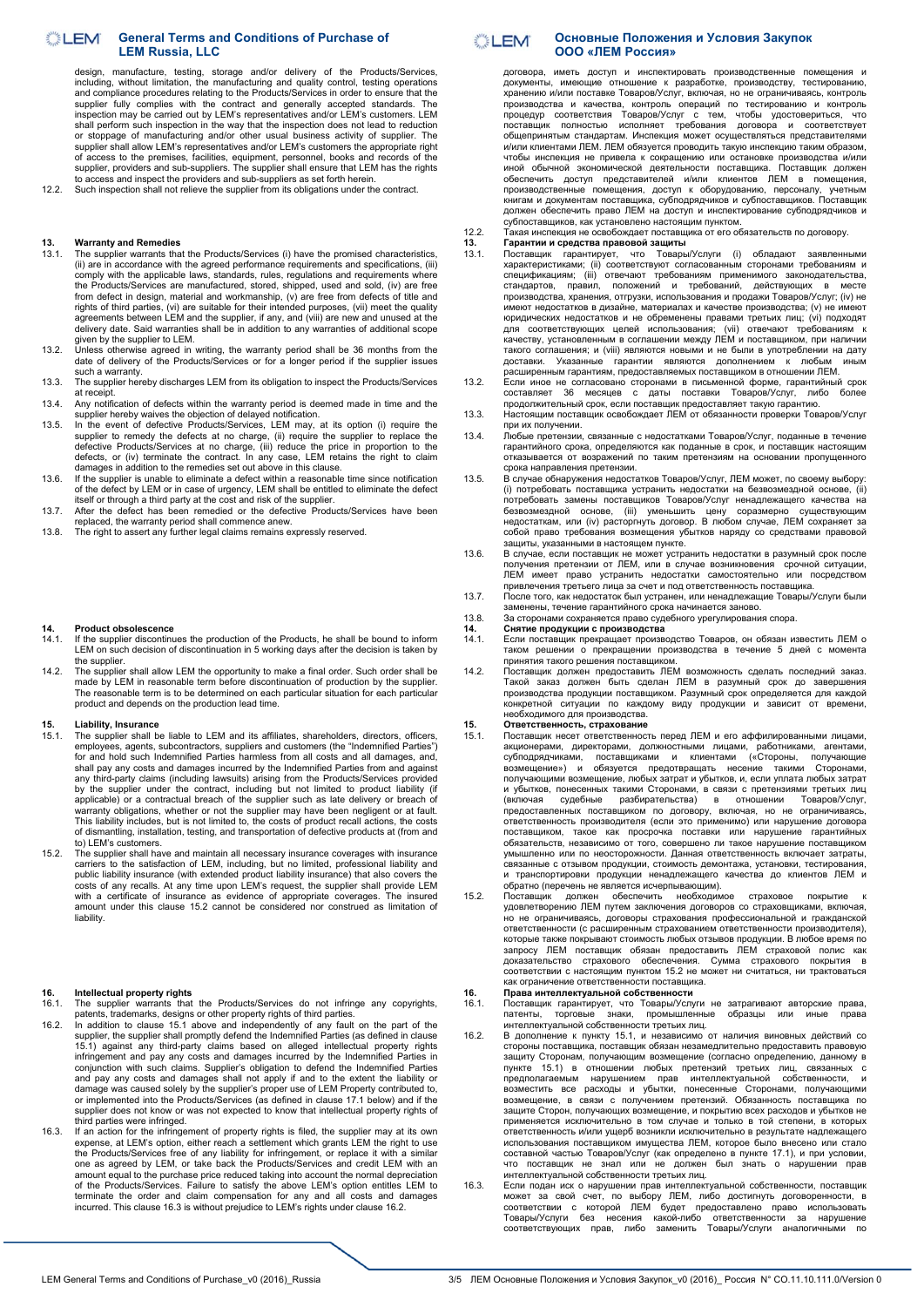## **17. Ownership of information and material**

- 17.1. Any and all intellectual property, commercial and technical information and material, including, without limitation, patents, know-how, trademarks, logo, designs, drawings, tools, molds, dies, plans, templates, samples, specifications, test equipment, manufacturing and/or testing and quality processes (hereinafter "LEM Property") that LEM discloses and makes available to the supplier, in what title or interest in and to any of LEM Property. LEM reserves all rights in respect of LEM Property.
- 17.2. LEM Property shall not be modified without the written consent of LEM. Any items of LEM Property shall be clearly marked by the supplier as being owned by LEM and<br>separated from the supplier property. LEM Property shall not be used by the supplier<br>except for performance of the contract or as authorized in be supplied to third parties with LEM prior written consent. The Products manufactured with any LEM Property may neither be used by the supplier itself nor offered or supplied
- to third parties. 17.3. While in supplier's possession or control, LEM Property shall be held at supplier's cost and risk. The supplier warrants that it will keep any items of LEM Property in good condition and safely stored, and will replace any such items when lost or destroyed. The supplier undertakes to carry out in a timely manner any needed maintenance and<br>inspection work on any items of LEM Property at his own expense and shall promptly<br>report any failure. The supplier shall insure at his expense against loss by fire, water and theft.
- 17.4. Any right of retention with respect to LEM Property is expressly excluded and the supplier undertakes that LEM Property shall be free and clear of all liens and<br>encumbrances, security interests and claims of the supp Unless otherwise agreed, LEM Property must be automatically returned or destroyed at LEM's request. Notwithstanding the foregoing, in the event of supplier's insolvency or
- bankruptcy, LEM's representatives are authorized to enter the supplier's premises at<br>any time and remove LEM Property.<br>17.5. In case the supplier fails to comply with any of its obligations under this Section 17, LEM<br>shall
- property rights, title and interest in such custom work shall be the sole property of LEM, the custom work being considered works created under commissioning. In case such<br>direct vesting of rights is not possible under the applicable law, the supplier shall at<br>supplier's costs perform any and all actions, necess law, for the maximum term allowed, without the right of supplier to use such works.<br>Should the supplier fails to do so within reasonable time and in addition to any other<br>remedies available to LEM, LEM shall be entitled to and ask for assistance and reimbursement of the costs incurred.

## **18. Confidentiality**<br>18.1 **As long as it is**

- As long as it is not entered into the public domain, the supplier shall keep as strictly confidential any and all information furnished by LEM, including, without limitation, all LEM Property as well as any other data, documents and experience of LEM, its affiliates<br>or their respective customers or business partners, and shall not disclose any such<br>information to any third party, or use such inform
- Products/Services. Immediately upon termination of the contract or at any time upon LEM written request, the supplier shall either return to LEM or, at LEM's option, destroy LEM information and all copies thereof, except for copies which must be retained in accordance with applicable law or which reside on automatic computer back-up or disaster recovery systems so long as such residing copies are not readily accessible<br>and are not used or consulted for any purpose not permitted. In case of destruction, the<br>supplier shall confirm in writing such destructi
- without LEM's written consent.
- 18.4. The supplier shall be bound by this undertaking on and after termination of the contract. Supplier is obliged to bind its employees, agents and sub-suppliers with the same non-use and confidentiality obligations.

## **19. Data Protection**

- 19.1. When performing the contract, the supplier may need to process personal data about LEM or its employees. The supplier shall be responsible for processing such personal data in compliance with the applicable data protection laws and only for the purpose of<br>performing the contract. The supplier shall not, without LEM's prior written consent,<br>transfer personal data to any third party or a c
- 19.2. The supplier is advised and consents that LEM processes personal data about the supplier and its representatives (such as the name, address, telephone number, fax number and e-mail address of the supplier's represent handling the contract between LEM and the supplier and managing and administering LEM group-wide purchases and procurement services. The supplier consents to LEM sharing personal data with other LEM affiliates, including for administrative and marketing purposes. The supplier understands and consents that personal data may be transferred to and processed in databases located and accessible globally by the personnel of LEM affiliates and any third party service providers acting on LEM's behalf

## **Основные Положения и Условия Закупок COLLEM ООО «ЛЕМ Россия»**

согласованию с ЛЕМ, или отозвать Товары/Услуги и предоставить ЛЕМ денежные средства в размере, эквивалентном покупной цене, с учетом снижения стоимости Товаров/Услуг. Невыполнение вышеуказанных правил предоставляет ЛЕМ право отменить заказ и требовать компенсации за все и любые затраты и понесенные убытки. Настоящий пункт 16.3 не ограничивает прав ЛЕМ, предусмотренных п.16.2.

## **17. Право собственности на информацию и материалы**

- 17.1. Вся интеллектуальная собственность, коммерческая и техническая информация и материалы, включая, но не ограничиваясь, патенты, ноу-хау, торговые знаки, логотипы, промышленные образцы, графические материалы, инструменты, прессформы, рабочие модели, штампы, планы, шаблоны, образцы, спецификации, тестовое оборудование, производственные процессы и/или процессы<br>тестирования, процессы контроля качества (далее «Собственность ЛЕМ»),<br>которые ЛЕМ раскрывает и делает доступными для поставщика, независимо от их формы и формата, являются и остаются Собственностью ЛЕМ. Поставщик не должен ни при каких условиях осуществлять прямо или косвенно каких-либо<br>действий, которые каким-либо образом нарушают или могут нарушить права,<br>правовой статус и интересы ЛЕМ в отношении какого-либо объекта<br>Собственности
- 17.2. Собственность ЛЕМ не должна подвергаться изменениям без письменного<br>согласия ЛЕМ. Любые объекты Собственности ЛЕМ должны быть четко<br>маркированы поставщиком как принадлежащие ЛЕМ и обособлены от<br>собственности поставщ поставщиком для целей, связанных с исполнением договора, или осуществления действий, одобренных ЛЕМ в письменной форме, и может быть передана третьим лицам исключительно с предварительного письменного согласия ЛЕМ. Продукты, произведенные с использованием каких-либо объектов Собственности ЛЕМ, не могут быть использованы поставщиком, а также не могут быть предложены или поставлены третьим лицам.
- 17.3. Поставщик принимает Собственность ЛЕМ в ведение или управление за свой счет и под свою ответственность. Поставщик гарантирует, что он сохранит все<br>принятые предметы Собственности ЛЕМ в хорошем состоянии, обеспечит их<br>безопасное хранение, и заменит любой объект в случае его утери или<br>уничтожения. осуществлять необходимую поддержку и проверку объектов Собственности ЛЕМ<br>за свой счет, и должен незамедлительно сообщать о каких-либо недостатках.<br>Поставщик должен за свой счет застраховать собственность ЛЕМ от воздействи огня, воды и кражи.
- 17.4. Любое право удержания Собственности ЛЕМ исключается, и поставщик соглашается с тем, что Собственность ЛЕМ не должна находиться в залоге и под<br>другими обременениями и должна быть свободна от прав и притязаний<br>поставщика и его кредиторов. Если не согласовано иное, Собственность ЛЕМ<br>должн Без учета вышеуказанного, в случае несостоятельности (банкротства) поставщика, представителям ЛЕМ предоставляется в любое время иметь доступ
- в помещения поставщика и произвести изъятие Собственности ЛЕМ. 17.5. В случае, если поставщик нарушит какое-либо обязательство, предусмотренное настоящим разделом 17, ЛЕМ предоставляется право требовать компенсации возникших убытков.
- 17.6. Если поставщик разработает пользовательские настройки для Товаров/Услуг, все права интеллектуальной собственности, правовой статус и интересы в отношении данной разработки будут являться единоличной собственностью ЛЕМ,<br>произведенные работы будут считаться подрядными пуско-наладочными<br>работами, выполненными по поручению ЛЕМ. В случае, если такая прямая передача прав невозможна согласно применимому законодательству, поставщик обязан за свой счет произвести все без исключения действия, необходимые для передачи прав ЛЕМ, или, в случае запрета применимого законодательства,<br>предоставить ЛЕМ право использования или его эквивалент в соответствии с применимым законодательством, на данные разработки. Предоставляемые ЛЕМ права должны быть как можно более широкими в соответствии с применимым законодательством, должны быть предоставлены на максимально возможный<br>срок, без права поставщика на использование указанных разработок. Если<br>поставщик не сделает это в разумные сроки и в дополнение к другим средствам<br>прав необходимые процедуры и требовать содействия и возмещения понесенных расходов.

1**8. Конфиденциальность**<br>18.1 **Поставшик должен обе** 

18.1. Поставщик должен обеспечить строгую конфиденциальность всей информации,<br>предоставленной ЛЕМ (при условии, что такая информация не является<br>общедоступной), включая, но не ограничиваясь, всю Собственность ЛЕМ, а также их клиентов или бизнес-партнеров. Поставщик не должен раскрывать данную информацию третьим лицам, должен использовать данную информацию исключительно в целях исполнения договора, за исключением случаев, когда

- имеется прямо выраженное письменное согласие ЛЕМ.<br>18.2. Информация ЛЕМ не должна храниться поставщиком дольше, чем это<br>необходимо для предоставления Товаров/Услуг. Поставщик обязан сразу же<br>после завершения срока действия действия договора по письменному запросу ЛЕМ, уничтожить информацию ЛЕМ и все ее копии, за исключением копий, которые должны быть сохранены в соответствии с применимым законодательством, либо которые находятся в<br>автоматической системе резервного копирования компьютера или системе<br>восстановления компьютера, при условии, что к данным копиям<br>конфиденциально копии не используются в запрещенных целях. В случае уничтожения, поставщик должен подтвердить ЛЕМ такое уничтожение в письменной форме.
- 18.3. Разглашение информации о договоре в рекламных целях, а также в качестве
- референции запрещено без письменного согласия ЛЕМ. 18.4. Поставщик принимает на себя указанные обязательства во время действия договора и после его истечения. Поставщик обязан распространить такие же обязательства по соблюдению режима конфиденциальности на своих сотрудников, агентов и субпоставщиков.

## **19. Защита данных**

- 19.1. При исполнении договора у поставщика может возникнуть необходимость обработки персональных данных ЛЕМ или его сотрудников. Поставщик несет ответственность за обработку указанных персональных данных в соответствии с применимым законодательством о защите персональных данных и осуществляет такую обработку исключительно для целей исполнения договора. Поставщик не должен без предварительного письменного согласия ЛЕМ передавать персональные данные какому-либо третьему лицу или в страну, предоставляющую более низкий уровень правовой защиты, чем страна происхождения персональных данных.
- 19.2. Поставщик уведомлен и дает свое согласие на обработку ЛЕМ персональных данных поставщика и его представителей (таких как имя, адрес, телефонный номер, факс, адрес электронной почты представителей поставщика) в целях<br>исполнения договора между ЛЕМ и поставщиком, а также в целях<br>администрирования и управления осуществлением в рамках группы компаний<br>ЛЕМ заку